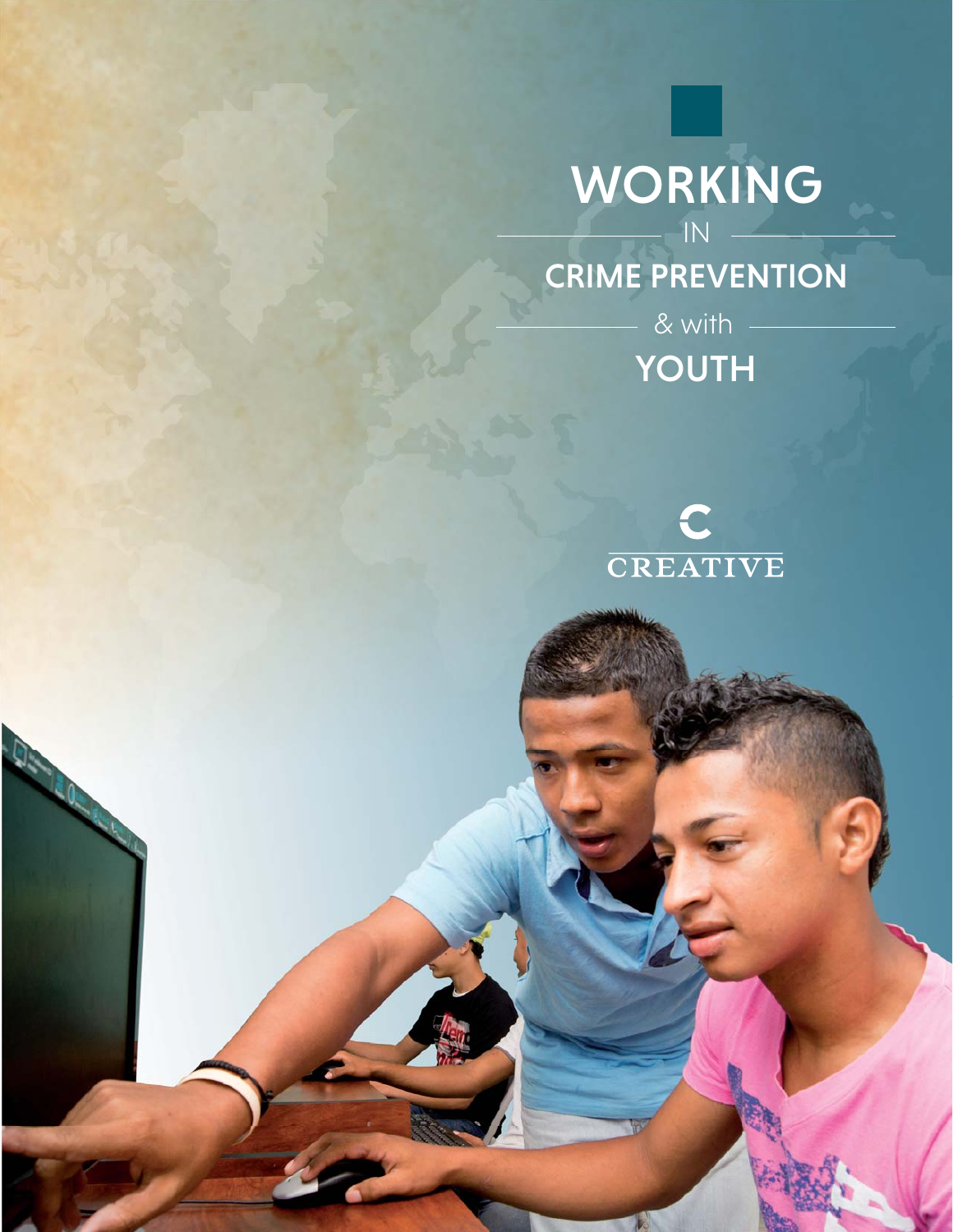### A Comprehensive Approach to Crime Prevention

Crime in Central America is a factor of daily life. Violence undermines schools, neighborhood businesses, national economies and even international relations.

In Honduras, a 2011 Creative Associates International survey revealed that only 22 percent of people felt "very secure" in their own neighborhoods. Regionally, there are more than 100,000 murders each year—with youth comprising a large segment of victims and perpetrators.

Typically, the response has been incarceration, leading to a population of youth who have missed out on getting an education. Prevention policies and activities were limited.

Instead, Creative identified 13 critical risk factors-including low self-esteem and limited job prospects—that make youth vulnerable to getting involved in illicit activities.

By identifying these root causes of crime and violence, it enables communities to craft solutions and develop positive opportunities for at-risk youth. Creative's multilevel approach works beyond the borders of an individual community to engage government officials, opinion leaders, the private sector and others in holistic solutions.

#### Mobilizing Communities

Creative's approach to mitigating violence starts with communities.

Officials, businesses, residents and organizations are organized into Municipal Violence Prevention Committees, which identify the most prevalent risk factors in their communities, think of solutions and use Creative's support to mobilize their own assets.

Many communities, for example, start Outreach Centers (OCs) where at-risk youth find a safe space to enjoy hobbies, receive tutoring, learn marketable skills and find a sense of belonging.

Public organizations and private companies collaborate to support the centers, linking them with the community and ensuring that youth are perceived as potential employees rather than potential problems.

Today, in the countries where Creative has crime prevention programs, there are 115 outreach centers—a number that is set to at least double over the next five years. Each one reaches thousands of youth throughout the year.

In addition to the OCs, Municipal Crime Prevention Committees are actively involved in stopping crime and building other opportunities among the most vulnerable populations.

Governments will be able to rely on these sustainable mechanisms to support communities throughout the region that are committed to making their neighborhoods

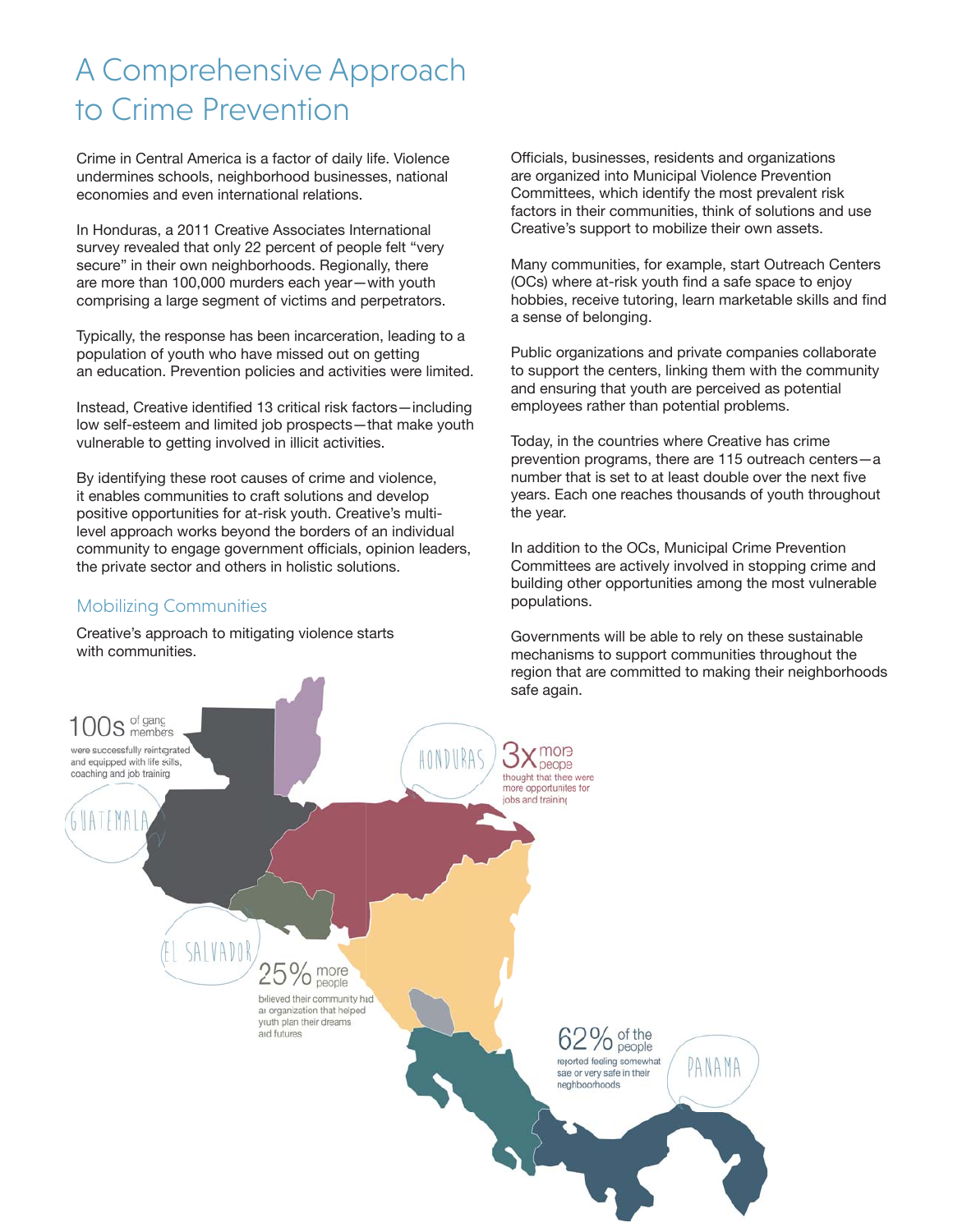# THE CREATIVE DIFFERENCE

Today there are 115 Outreach Centers in the countries where Creative has crime prevention programs, with at least another 115 planned over the next five years.



#### Making Youth the Solution

In many areas where crime and violence are rampant, youth are often viewed as the problem. For Creative, they are also the solution.

At the OCs, youth build their confidence and start to believe that they can have a positive future as they start to feel empowered through mentorship, coaching, and training in life skills and leadership.

As part of the *Alianza Joven Regional* program, Creative's "Dreaming My Life" campaign encouraged 6,434 youth in Honduras, Guatemala and El Salvador to develop life plans that reduced their vulnerability to violence and linked them to mentors.

In Panama, the Alcance Positivo project enhanced five key protective factors that help youth stay strong and find nonviolent opportunities—factors like caring mentorship and creative use of after-school time.

By giving youth the confidence to lead, the capacity to succeed, and the chance to give back to their communities, Creative empowers youth to become a skilled force for positive change at all levels of society.

#### A National Network of Partners

Creative's programs take crime prevention beyond the neighborhood and into the national arena.

They partner with governments to develop violence prevention strategies such as restorative justice systems that go beyond incarceration and help youth rebuild their lives.

For example, as part of the *Desafio Joven* Program in Guatemala, hundreds of ex-gang members were successfully reintegrated and equipped with life skills coaching and job training.

In El Salvador, the government is working with Creative in 55 municipalities to implement a national violence prevention strategy.

In addition to partnering with governments, other institutions are key allies in this strategy. For one, Creative engages the media to build awareness and amplify the voices of those calling for peace.



For example, in Panama, the Alcance Positivo project trained news outlets on how to constructively report on violence, held dialogues with the media on youth violence, and created a code of ethics for responsible coverage.

Involving law enforcement is critical, too: When police become partners instead of punishers, communities trust them enough to integrate them into efforts for prevention.

Creative also integrates civil society organizations (CSOs) into national strategies, leading to increased support and sustainability.

*Alcance Positivo* provided funding to 107 CSOs for activities that targeted at-risk youth, and trained NGO leaders in social media, marketing, strategic planning and operations. It developed the country's first web-based platform for CSOs to connect, learn and share best practices.

Integrating civil society with national strategies has led to increased and ongoing support for crime and violence prevention activities: Networks in El Salvador and Honduras each contributed more than \$1 million in funds and resources.

#### Seven Countries, a Unified Strategy

Creative recognizes that the problems facing Central American countries know no borders: the drugs, crime, and violence are transported internationally.